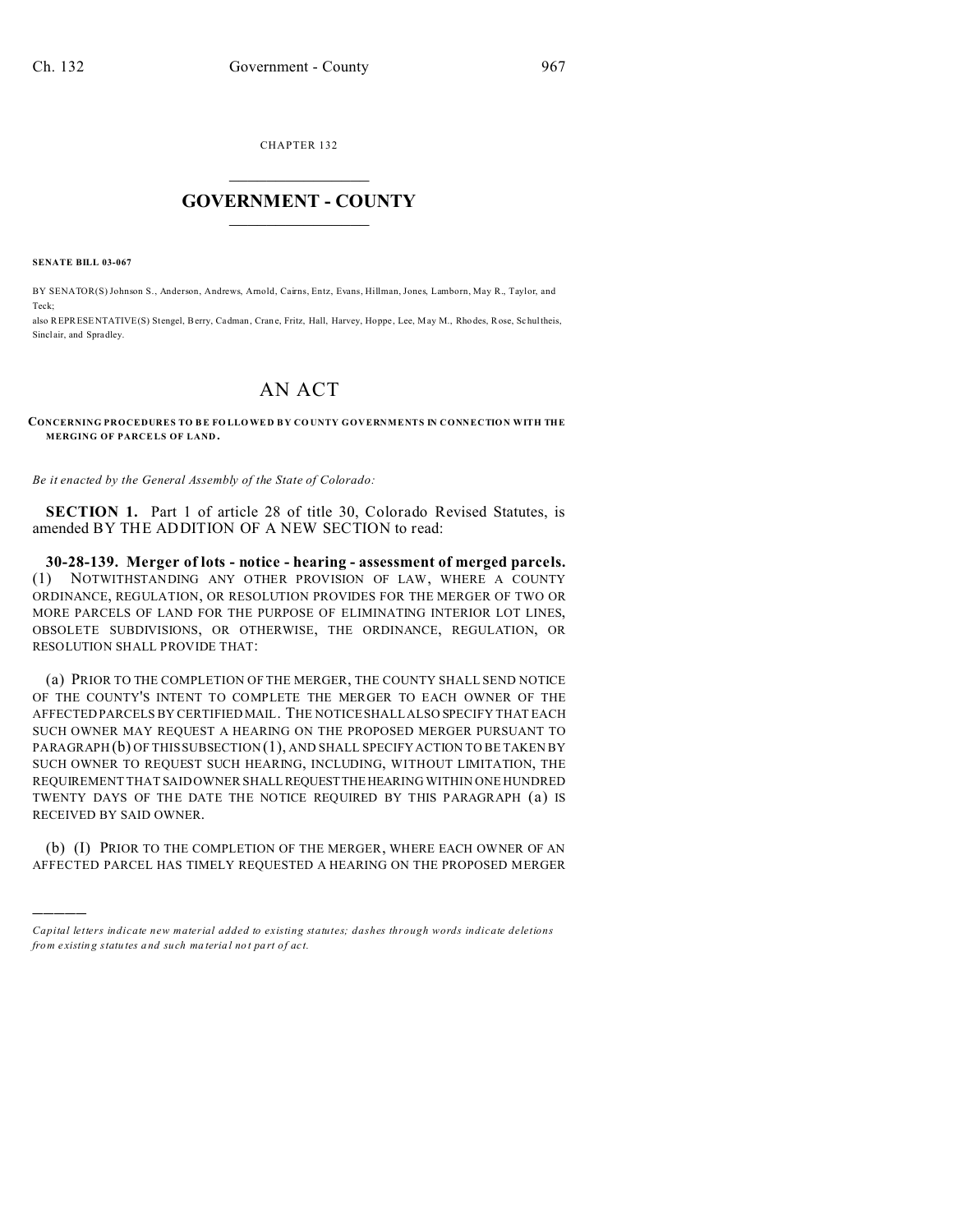968 Government - County Ch. 132

SATISFYING THE REQUIREMENTS OF PARAGRAPH (a) OF THIS SUBSECTION (1), A PUBLIC HEARING ON SAID MERGER SHALL BE HELD BEFORE THE BOARD OF COUNTY COMMISSIONERS OF SAID COUNTY. THE HEARING SHALL BE CONDUCTED FOR THE PURPOSE OF ALLOWING THE BOARD TO DISCUSS WITH THE OWNER OF EACH AFFECTED PARCEL ITS REASONS FOR PROCEEDING WITH THE MERGER AND TO GIVE EACH OWNER THE OPPORTUNITY TO SUBMIT ANY BASIS PROVIDED UNDER LAW FOR CHALLENGING THE MERGER. IN SUCH CASE, NOTICE OF THE TIME, PLACE, AND MANNER OF THE HEARING SHALL BE PROVIDED TO EACH OWNER OF THE AFFECTED PARCELS AND ALSO PUBLISHED IN A NEWSPAPER OF GENERAL CIRCULATION IN THE COUNTY IN A MANNER SUFFICIENT TO NOTIFY THE PUBLIC OF THE TIME, PLACE, AND NATURE OF SAID HEARING.

(II) WHERE THE OWNER OF EACH AFFECTED PARCEL FAILS TO TIMELY REQUEST A HEARING ON THE PROPOSED MERGER SATISFYING THE REQUIREMENTS OF PARAGRAPH (a) OF THIS SUBSECTION (1), NO SUCH HEARING IS REQUIRED, AND THE AFFECTED PARCELS SHALL BE MERGED IN ACCORDANCE WITH THE REQUIREMENTS OF THIS SUBSECTION  $(1)$ .

(c) IN ORDER TO GIVE THE OWNER OF THE PARCELS THE OPPORTUNITY TO TAKE WHATEVER REMEDIAL ACTION IS ALLOWED UNDER LAW, THE HEARING AUTHORIZED BY PARAGRAPH (b) OF THIS SUBSECTION (1) SHALL TAKE PLACE NO SOONER THAN NINETY DAYS FOLLOWING THE DATE OF THE NOTICE REQUIRED BY PARAGRAPH (a) OF THIS SUBSECTION (1).

(2) NO MERGER OF PARCELS THAT IS THE SUBJECT OF A HEARING PURSUANT TO SUBSECTION (1) OF THIS SECTION SHALL BE EFFECTIVE UNLESS:

(a) THE OWNER OF THE PARCELS HAS GIVEN HIS, HER, OR ITS CONSENT TO THE MERGER OF SAID PARCELS; AND

(b) THE MERGER HAS BEEN APPROVED BY A MAJORITY OF THE BOARD OF COUNTY COMMISSIONERS.

(3) UPON COMPLETION OF ANY MERGER OF PARCELS IN ACCORDANCE WITH THE REQUIREMENTS OF THIS SECTION, THE COUNTY SHALL:

(a) FOR PURPOSES OF THE LEVYING AND COLLECTION OF THE TAX ON REAL AND PERSONAL PROPERTY, ASSESS THE MERGED PARCELS AS ONE PARCEL OF REAL PROPERTY; AND

(b) FILE OF RECORD A NOTICE OF MERGER IN THE OFFICE OF THE CLERK AND RECORDER OF DEEDS FOR THE COUNTY IN WHICH THE MERGED PARCELS OF REAL PROPERTY ARE LOCATED, AND SUCH NOTICE SHALL CONSTITUTE PRIMA FACIE EVIDENCE THAT ALL OF THE REQUIREMENTS OF SUBSECTION (1) OF THIS SECTION HAVE BEEN SATISFIED.

(4) NOTWITHSTANDING ANY OTHER PROVISION OF THIS SECTION, THE REQUIREMENTS OF SUBSECTIONS (1) AND (2) OF THIS SECTION SHALL NOT APPLY TO ANY MERGER OF PARCELS OF LAND THAT IS REQUESTED IN WRITING BY EACH OWNER OF AN AFFECTED PARCEL.